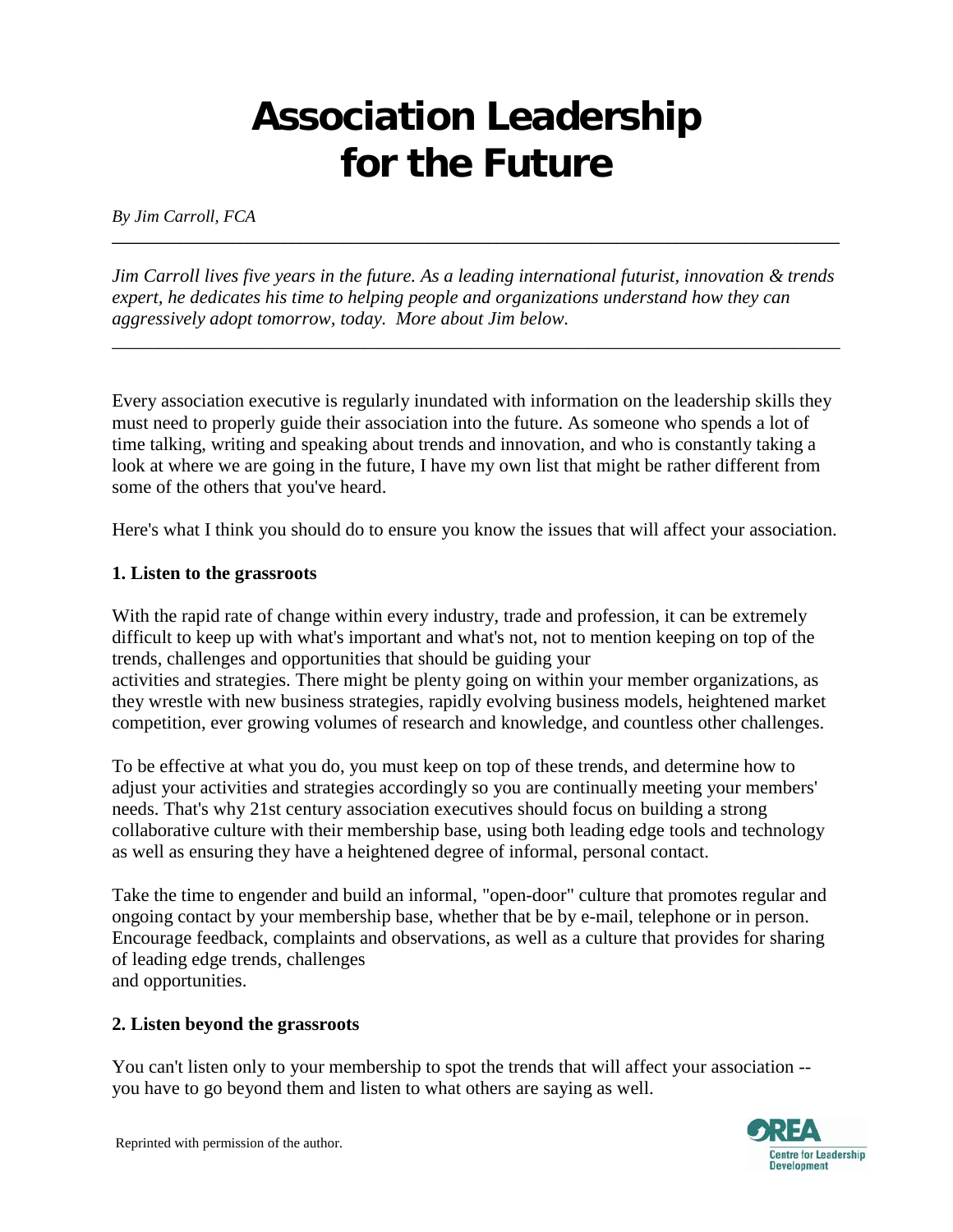That's why figuring out the future is no longer restricted to listening to the "usual suspects" within your association membership base -- 21st century leaders recognize that everything in their industry or professional association base is being affected by events, trends and developments far beyond the norm.

The problem for any association executive is that it is all too easy to become isolated and focused on the issues of the day - the management issues and all the fine details that come with running a major organization. There's so much going on within your industry or profession that there can be precious little time to come up for air and simply see or "think" through what is going on elsewhere."

And yet, taking the time to listen "outside of the box" can be one of the most important things you can do. That's why you shouldn't just "think" outside of the box - but you should on a regular basis "step" outside of it. One way of doing this is by ensuring that you take the time to place yourself in completely different circumstances. Pick 2 or 3 conferences each year - in completely unrelated, different industries or professional that are far beyond your membership base. Go and listen - and see what another industry is saying!

That's but one example - you can also subscribe to professional publications from other associations. Grab your copy of the national association directory, and pick a few associations at random - and sign up for their magazines, publications or newsletters.

You might be surprised by how invigorating an experience it can be to open up your mind to what is going on elsewhere. You may find that it will help you discover the trends that will affect you in the future, long before your traditional trends radar might have picked them up.

## **3. Listen to the rebels**

Often, the trends that will affect your association and members can be found in the offbeat chatter by those who are busy redeveloping the future right around them.

Those leading edge trendsetters are often at odds with the typical association member. They're the rebels in the crowd, eager to cast off the past to develop a future that will be very, very different. They're busy tearing apart the conventional business models that have guided your members for ages; they have different ideas as to the nature of the product or service that is delivered; they are all too eager to change everything around them to create the future as they see fit. They are often marginalized, simply because their aggressive attitude in changing the future can make them rather unlikable by many.

What should you do? Learn to learn from them! Seek out the rebels in your membership base you might not like what they have to say, but often, they are probably right in what they will tell you. Great leaders recognize that while many people have an attitude, outlook, culture and approach to life and business that is completely at odds with their perspective - they are willing to listen to what they say because change often emanates from such people.

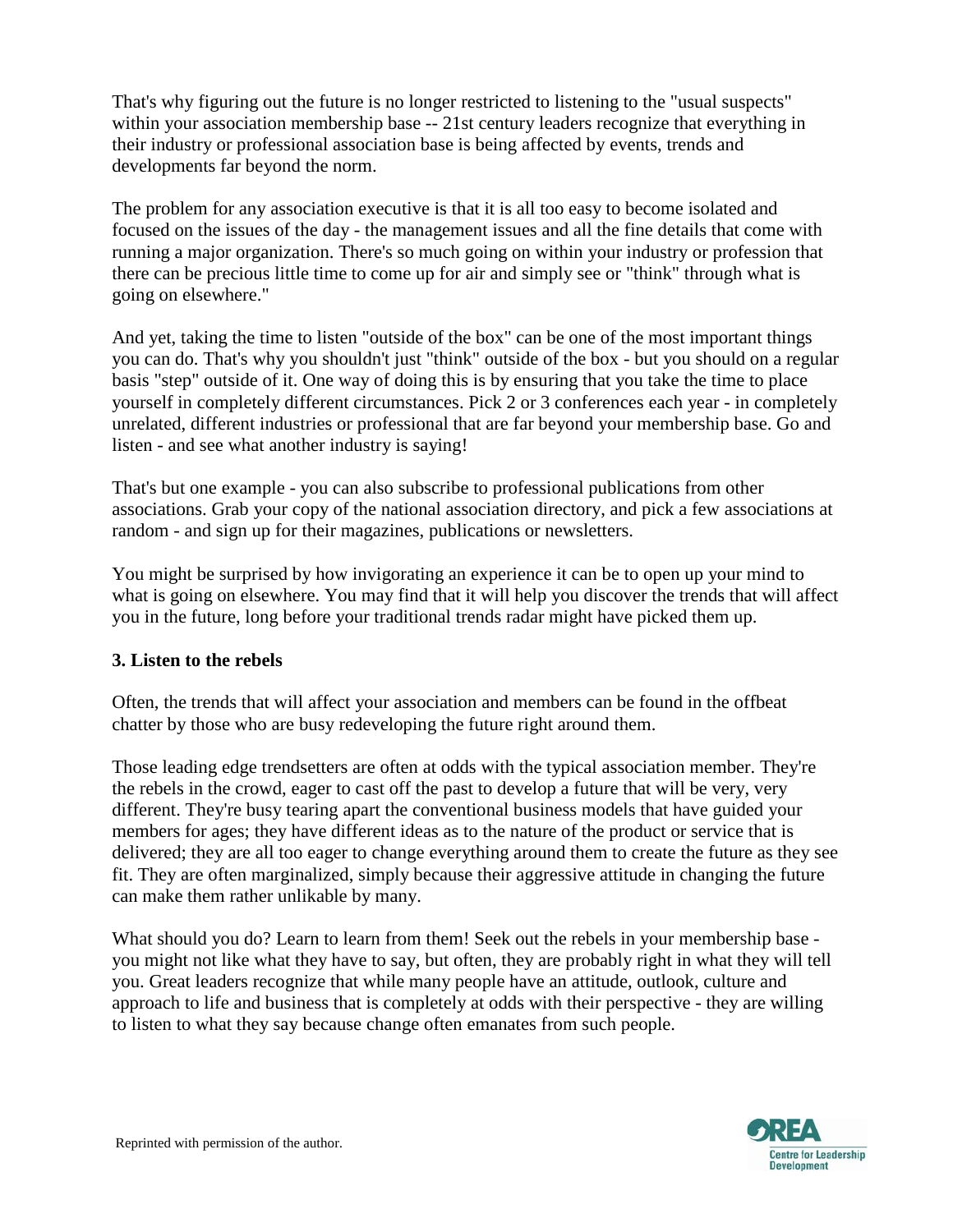## **4. Maintain a willingness to do a right turn**

There's no doubt that things change very rapidly in our world today.

Need evidence? A year ago, the guilt trip that you have when eating a Big Mac isn't quite what it is today. Within the space of but a year, we've had a major issue - our obese society - bubble up, come to the forefront and gain front-runner status as the trend and issue of the day.

The result is that many associations within the food, health care, agricultural and other communities are now scrambling to deal with the new focus on "healthy living" and "healthy eating". The issue has the potential to become a major topic within your events and conferences; and a topic within your publications. That's but one example - many other such issues can quickly go super-nova (i.e. SARS), so you've must have the ability to suddenly refocus yourself, and your association, to deal with new realities as soon as they emerge.

# **5. Continually reinvent relevance**

Most association members - regardless of what type of group you might represent - live in a state of relentless shell-shock.

If they are in the business world, they're witnessing ongoing market disruption, regular business model change, consumer revolt and empowerment, heightened competition and constant new demands on their time. In the public sector, they are subject to decreasing budgets, increased public expectations, political turmoil, departmental and role transformation, and ever more challenging management issues.

The result is that on a daily basis, they're in crisis mode, and are having to constantly reassess their plans, careers, goals and activities. With so much change going on, it's critical that your association continues to provide services, value and activities that match their regular new realities. That's why you should ensure that you are constantly and regularly assessing and reinventing the relevance of your association to the membership base. Are you delivering what they need, at the right time, in the right way? Are you on top of all the emerging issues affecting your members so you can change what you are doing to ensure you are helping them? Do you continually reassess your roles and your strategies so you are delivering value, not routine?

## **6. Redefine your membership**

Part of the process of reinventing your relevance consists of making the effort to reach out to new members who exist within your association market, but in a completely unconventional way.

Many people in our economy today don't work within the traditional corporate model that has defined your association base in the past. For example, many young workers continue to reject the traditional career path of long term careers with large organizations. Instead, they establish themselves in small, micro-organizations that provide needed skills to a corporate audience regardless of where they might be. Are you reaching them with your efforts?

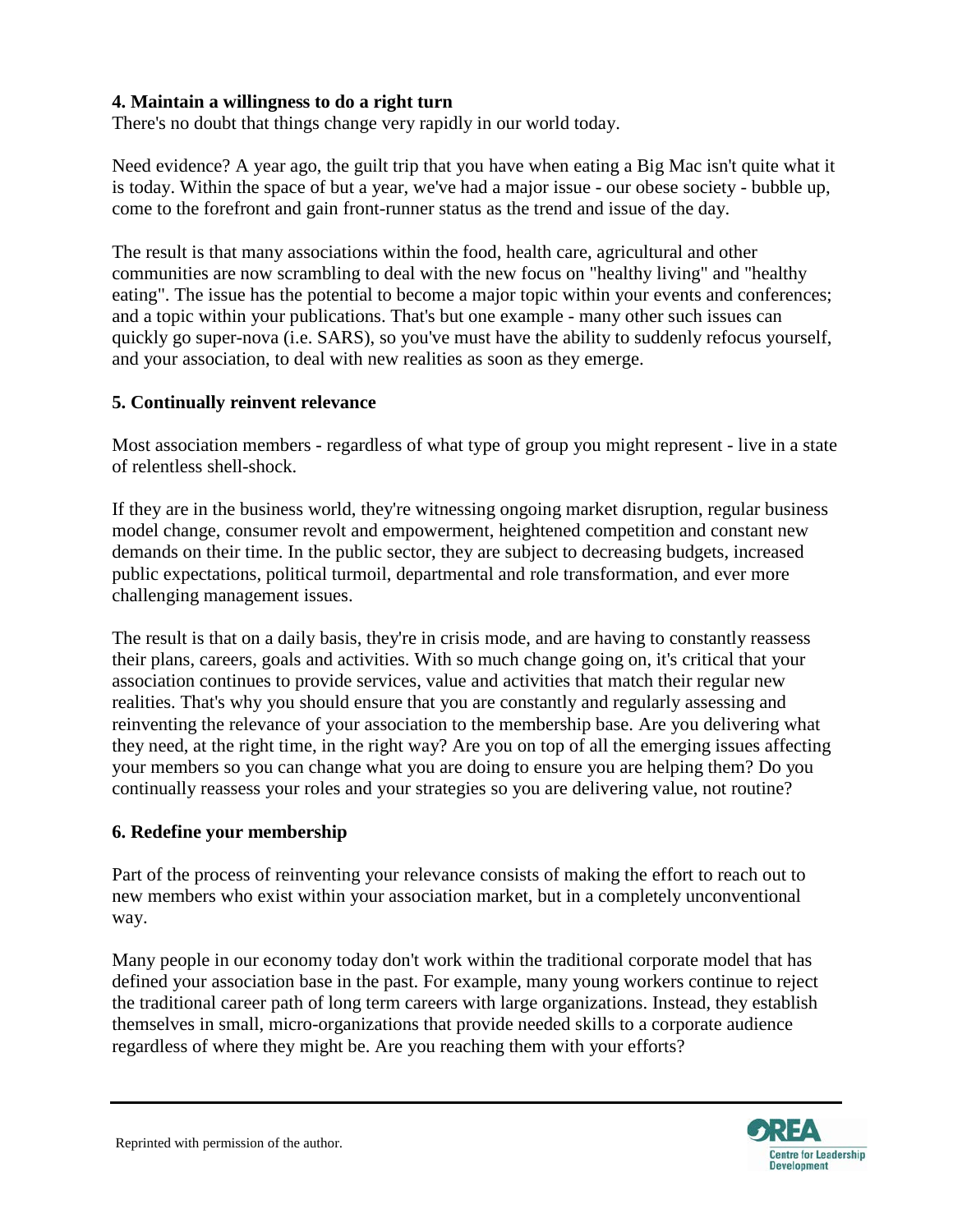Then there are nomadic workers - those white collar workers who were laid off in the last 10 years through a variety of recessions - and who have established small, home-based businesses from which they provide their skills to a global audience. They're working within your community of interest, but are they a part of your strategic plan?

Step back and consider where all of your members might exist today, and ensure that you change your strategies, activities and capabilities so that you reaching out to all of them.

# **7. Adjust for hypercompetition**

Many associations are responsible for setting educational, professional and membership standards, and spend considerable time ensuring the value of the service or skill provided by their members is properly recognized for the value provided.

Get ready for a new challenge - that which comes from "off shoring," a trend that is picking up a speed that is simply stunning. In the first wave of offshoring, we saw simple manufacturing such as toys and shoes migrate to third world countries. Then, the second phase saw simple clerical and service work move away (such as the processing of credit card receipts). But now, we are seeing actual "knowledge work" move, a trend that will provide every association with significant challenge in the years to come.

The high-paying, highly professional jobs are now moving offshore. A recent Deloitte & Touche study suggested that upwards of \$356 billion in American wages - or more than 2 million jobs will move offshore in the next several years. What impact might this have on your members, as they see less demand for their skills as a result of competition from a highly knowledgeable offshore workforce?

That's a loaded question - and it's easy to realize the complexity of the challenge when you consider a one square block area in Bangalore, India, a hotbed of the offshore trend. Consider these 4 companies: GreenPoint Mortgage of Novato, CA has moved their home loans processing to one company located there; the Massachusetts General Hospital has engaged a number of radiologists to examine CT scans; Texas Instruments has a number of engineers working on chip design; the Bank of America has moved some of their software development to this location. Each of these situations would have an impact on the members of associations in a variety of industries and professions.

Those are the people who are going to have a major impact on your association members in the not-too-distant future. We are now seeing the emergence of a global skills marketplace, in which highly talented professional workers can provide services of almost any type. The result is that professionals - lawyers, accountants, consultants, medical technicians, will now find themselves faced with an increasing degree of skills competition.

Begin thinking and planning now as to the reality of this important business trend, and undertake a plan of action that will help your members to survive and thrive into the future as hypercompetition takes hold.

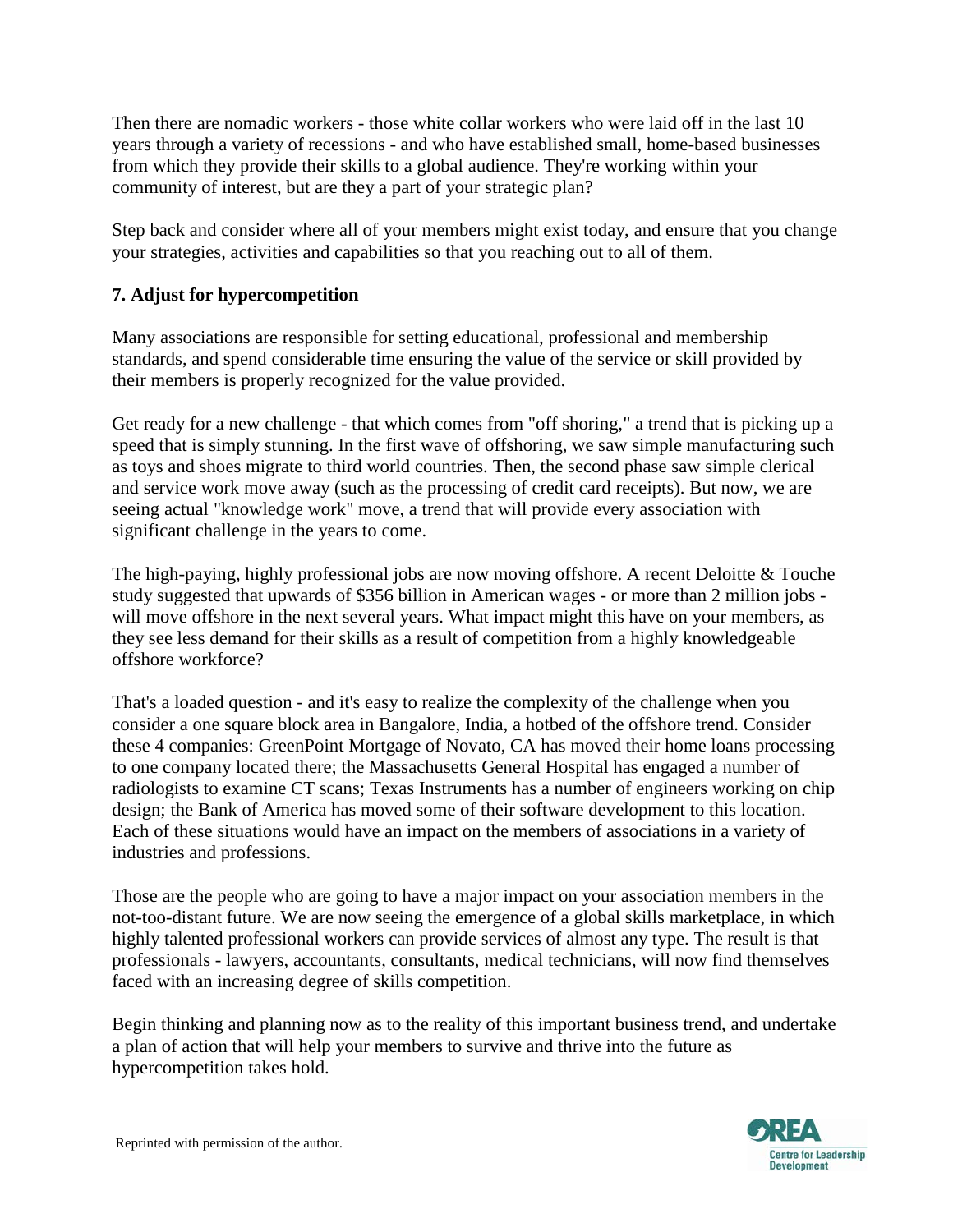#### **8. Seek offbeat solutions to difficult problems**

When a food manufacturer was trying to find out how to improve the changeover time of one of their assembly lines, they hit upon a novel solution: bring in an Indy race pit crew to show them how. Their thinking was, who has better mastered the talent of "quick- thinking, quick work" than a group of people who can instantly change several tires in a highly coordinated team effort that lasts only a few seconds? It was an offbeat solution, but it certainly did the trick.

That's why you should keep an eye out for the quirky, innovative, unusual things occurring within your association and other associations.

#### **9. Kill indecision**

There is no doubt that every association has suffered from rather aggressive indecision through the last several years, brought on by war, terror, a challenged economy, and much uncertainty.

The impact has been dramatic - many associations just can't seem to make decisions about many matters of the day. I certainly see this as a speaker - while I used to be regularly booked as far as a year in advance, now some organizations are booking me just a few weeks before their conference or event. Why? Because uncertainty has led to a degree of decision stagnation.

Pummel this trend to the ground before it goes any further. Make sure your association continues to run by timelines, deadlines and clear goals and objective. Carefully ensure that your culture provides for regular decision making, not deferral and discussion. There are quite a few issues you are probably wrestling with, and maybe some of them have been around for far too long.

What should you do? Encouraging risk taking is one method of ending complacency, as is rewarding failure. If your members or association board can't make decisions, then a bit of a cultural change is probably necessary!

#### **10. Restore your sense of passion and purpose**

Last but not least, get excited about the future again!

There have been so many challenges through the last few years with recession, war, terrorism and other problems, that many people in the business community have lost their sense of purpose and their passion for the future.

The key message for you and your membership base is - get over it! We're in for a bright and wonderful future, and it's by getting excited about the future again that you can best prepare and plan for it.

*Carroll is well known for his critical thinking and business-oriented view of issues related to emerging technologies, business models, workplace issues and organization culture.*